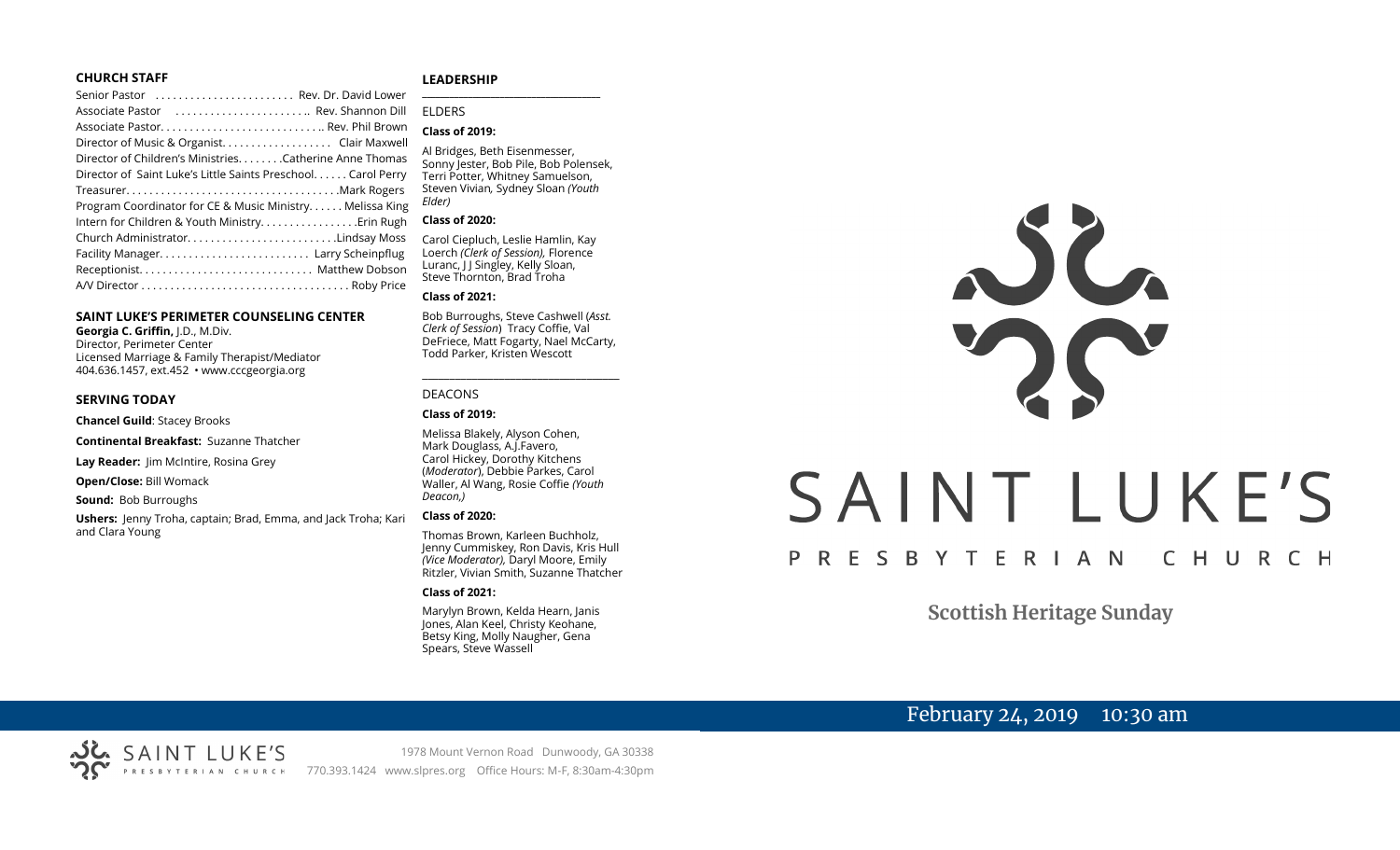

1978 Mount Vernon Road • Dunwoody, Georgia 30338 770.393.1424 • www.slpres.org

### **February 24, 2019**

7th Sunday after Epiphany

#### **Liturgical Color:** Green

*Liturgical colors can orient us to the season of the church year and help to engage the sense of sight in worship. Green is used for all other times not marked by specific festival or season.*

**Flowers:** *Today's arrangement has been donated by Brid, Ryan, Carmen, Bridwell, Austin, Erin and James Igleheart, in loving memory of Tricia, who passed away two years ago. Tricia and Brid would have celebrated their 41st wedding anniversary on Feb 25th . Tricia was the long-time chair of the Chancel Guild.*

# MISSION

Responding to God's call and empowered by the Holy Spirit, we invite all to join us in knowing, serving, and sharing Jesus Christ here and around the world.

#### VISION

To be a beacon of faith, hope, and love– every member an active disciple in Christ's ministry.

# **WELCOME, GUESTS!**

**DURING** the Welcome, please print the requested information on the Friendship Pad and pass the Friendship Pad down the pew.

**AFTER** the worship service, please join us outside the Sanctuary where our Pastors or a church officer will be available to answer questions and provide you with a loaf of freshly-baked bread.

**FOR MORE** information about our programs, ministries or membership, please contact one of our Pastors at 770.393.1424, or visit our website: slpres.org.

# **THAT ALL MAY WORSHIP**

**ASSISTIVE** A hearing loop is accessible by switching hearing aids to T-coil. Also, large print hymnals and back cushions are available. Please contact an usher for further assistance.

**CHILDREN** are a precious part of our church family, and we welcome them in worship. Worship activity sheets and tactile activities are available on the blue Worship Carts in the back of the sanctuary. Each week, children are invited to walk up for an age-appropriate message during "Tell Us Our Story." After that time, they may remain in worship, go to Faithful Friends (K-2nd) or go to child care (PreK and younger).



For information on all activities and events at Saint Luke's, please go to slpres.org.

**FEBRUARY 26th OWLS PROGRAM AND LUNCHEON—** Join the Older, Wiser, Loving Seniors (OWLS) at **11:30 am on February 26** to hear Saint Luke's member Roby Price review "Angels," by Billy Graham. Try us. We would love to see some new faces!

**FEBRUARY 27th FEAST VARIETY SHOW: ACTS NEEDED!** — It's not a talent show...it's a Variety Show! We need acts for this fun-filled evening that will offer a VARIETY of entertainment after our Wednesday night FEAST meal. Any and all acts are welcome! Please contact Rev. Phil Brown at [philbrown@slpres.org](mailto:philbrown@slpres.org) if you would like to perform.

**MEN'S BREAKFAST IS MARCH 9th AT 8 AM** — Our guest speaker will be Rev. Eric Powell of Dodd-Sterling UMC. This is our launch breakfast leading up to the habitat build on April 6 and will focus on building "bridges that actually work" for those in need. Rev. Powell will share some concrete ways we (Dodd-Sterling and Saint Luke's) can further build and enhance our relationship in more ways than just Habitat for Humanity. RSVP to bobschultz9@icloud.com.

**GIRL SCOUT SUNDAY IS MARCH 10th —** All Girl Scouts are invited to participate in the 10:30 am service on March 10. Please go to slpres.org to register or contact Cailin Thelen, cailinthelen@gmail.com, for more information.

**FLOWERS IN WORSHIP—**The Saint Luke's Chancel Guild is the thankful recipient of two new silk flower arrangements for use at the 10:30 am worship service when no fresh flowers have been donated by a Saint Luke's member. Today's arrangement has been donated by Brid, Ryan, Carmen, Bridwell, Austin, Erin and James Igleheart, in loving memory of Tricia, who passed away two years ago. Tricia and Brid would have celebrated their  $41<sup>st</sup>$  wedding anniversary on Feb 25<sup>th</sup>. Tricia was the long-time chair of the Chancel Guild. The other arrangement is given by Stacey Brooks and Paula Humer. You will see both of these from time to time at the 10:30 am service. We give thanks for the generosity of the Igleheart family, and of Stacey and Paula. We will enjoy these gifts for years to come.

**LEARN HOW TO BE A BUDDY—** In our ongoing efforts to better care for those with special needs, we are now seeking youth and adults interested in becoming a Sunday morning buddy. No previous experience is required – only the desire to interact, relate, and communicate with others at Saint Luke's. Two one-hour training sessions have been scheduled for the following Sundays: March 3 and March 10 , from 9:15 to 10:15 am in the Session Room. Pick the one that suits your schedule, as both will provide the same information. Even if you're not focused on being a buddy, you're still invited to come learn more about what it's like to support those a little different from yourself. SLPC member Armann Fenger, will be our trainer in both sessions. Armann is the Executive Director of Learning on the Log, an organization which provides inclusive therapeutic social skills programs for both typical developing and special needs children, and is a Licensed Professional Counselor. Contact [cathomas@slpres.org w](mailto:cathomas@slpres.org)ith questions.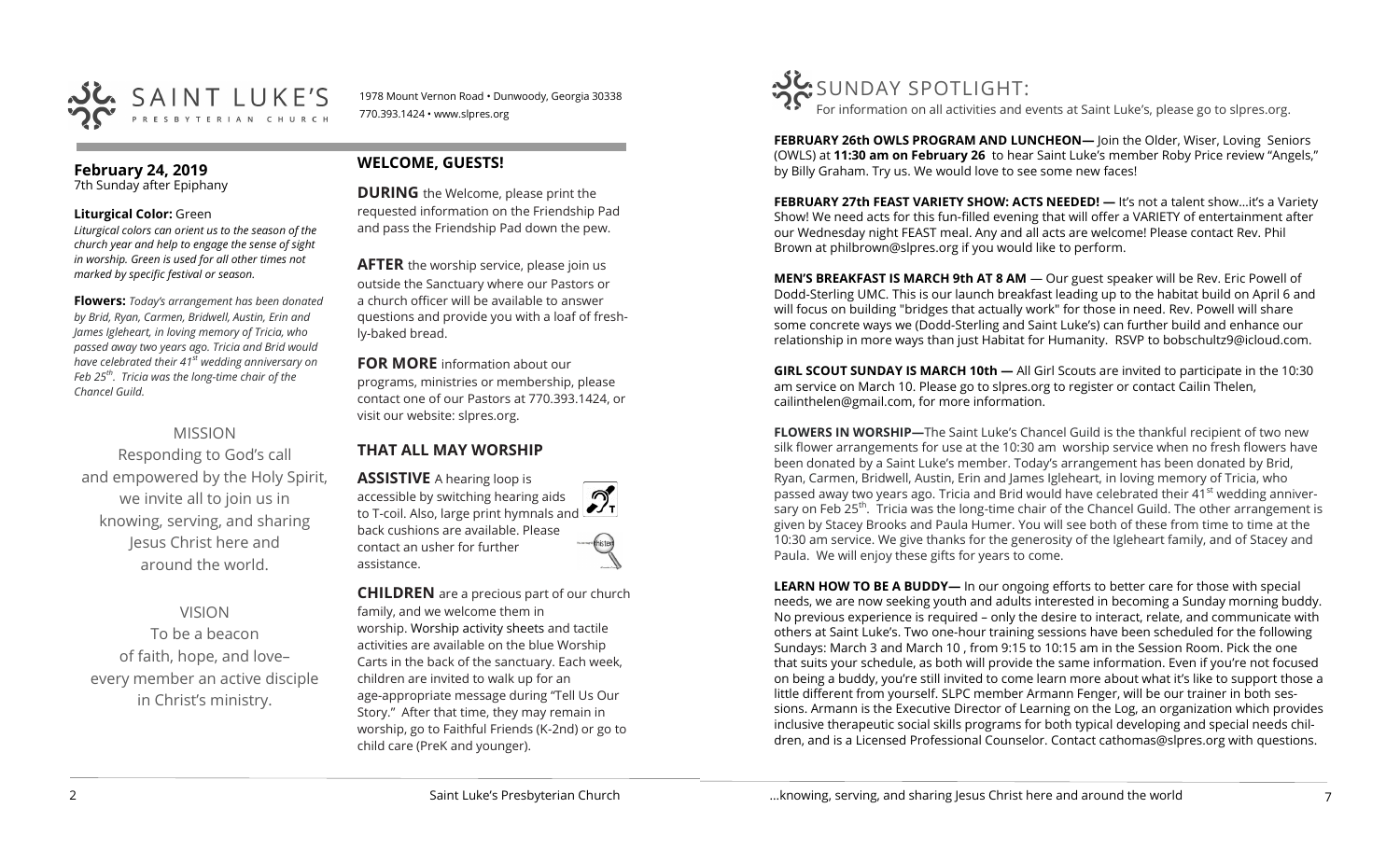# **Song of Thanksgiving\***



# **Prayer of Dedication\***

**Closing Hymn #649\*** Amazing Grace, How Sweet the Sound *AMAZING GRACE*

**Benediction\*** 

**Postlude\*** Amazing Grace *arr. George Shearing* 

#### **Please join us for a Scottish Heritage reception following the service.**

*Music: All rights reserved. Reprinted under OneLicense.net (A-719333).* 

*Worship Note: With gratitude to God we remember our friend William M. Harris, who passed away on January 14, 2019. Bill was a past President of the St. Andrews Society of Atlanta, a member of the Burns Club of Atlanta, and a former member of Saint Luke's Presbyterian Church. It was Bill's love of worship and our Presbyterian Scottish Heritage that first brought the Kirkin' o' the Tartans Service to Saint Luke's.*

# **In Preparation for Worship**

"The Kirk (Church) – As we believe in one God, Father, Son, and Holy Ghost, so we firmly believe that from the beginning there has been, now is, and to the end of the world shall be, one Kirk, that is to say, one company and multitude of men chosen by God, who rightly worship and embrace Him by true faith in Christ Jesus, who is the only Head of the Kirk, even as it is the body and spouse of Christ Jesus."

*- The Scots Confession, Chapter XVI, 1560*

| <b>Gathering Prayer</b>                                                             |                                            | David Lower |  |  |
|-------------------------------------------------------------------------------------|--------------------------------------------|-------------|--|--|
| Prelude                                                                             | Ye Banks and Braes arr. Rosalie Bonighton  |             |  |  |
| <b>Chiming of the Hour</b>                                                          |                                            |             |  |  |
| <b>Welcome and Announcements</b>                                                    |                                            |             |  |  |
| <b>Procession of Pipes and Tartans</b>                                              | Highland Cathedral, Traditional            |             |  |  |
| <b>Blessing of the Tartans</b>                                                      |                                            | Don Malcolm |  |  |
| <b>Welcome - Service of Scottish Heritage</b><br>Alan Miller                        |                                            |             |  |  |
| Opening Hymn #12*                                                                   | Immortal Invisible God Only Wise ST. DENIO |             |  |  |
| Call to Confession*                                                                 |                                            |             |  |  |
| Leader: The Lord be with you.<br>People: And also with you.<br>Leader: Let us pray. |                                            |             |  |  |